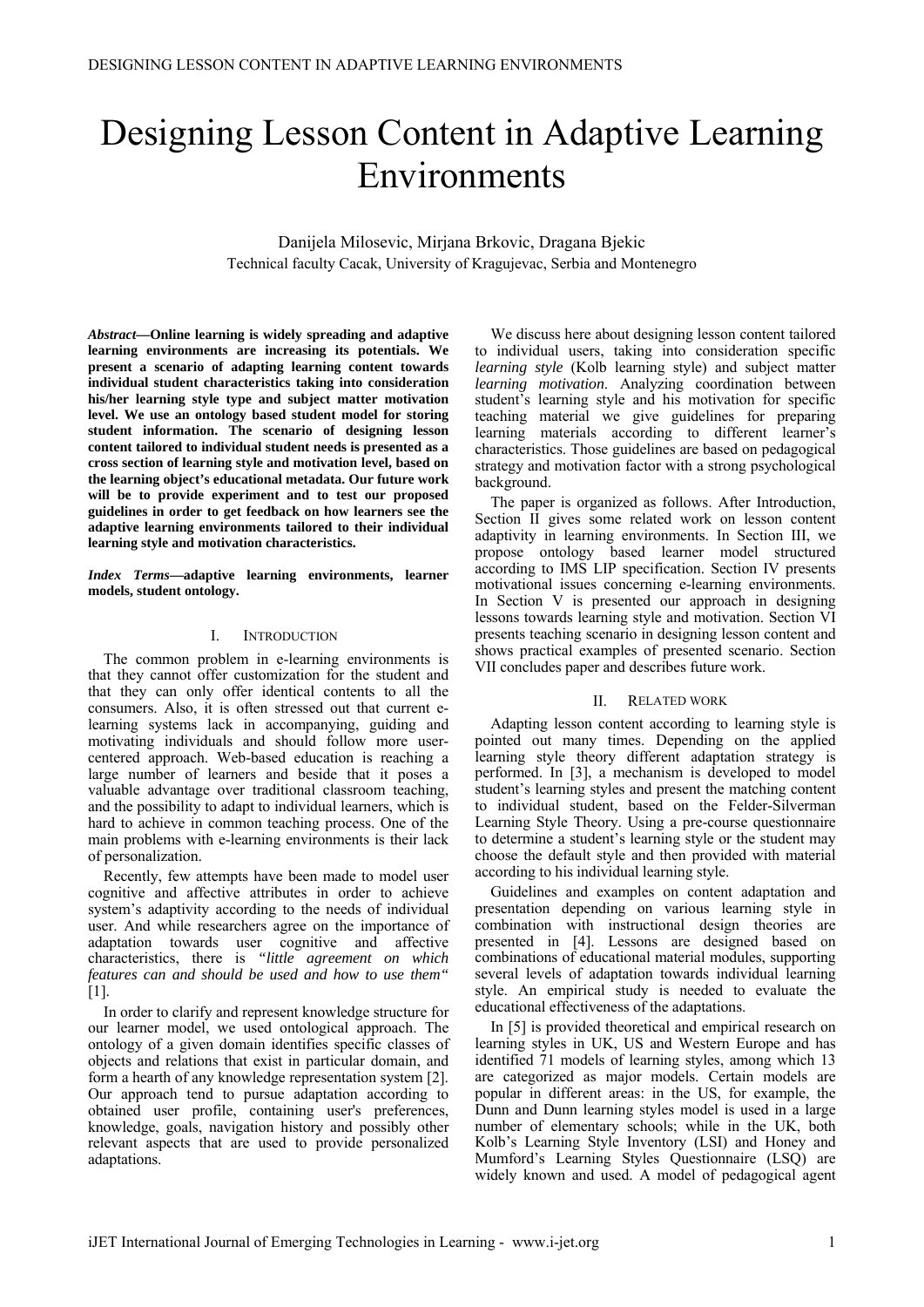that use learner's attention to determine motivation factors of the learner is presented in [6]. It takes into account the learner's focus of attention, current task and expected time for finishing the task to infer his focus of attention in order to determine his confidence, confusion and effort. An experimental study has shown a high accuracy in predicting learner's motivation.

A survey of four learning style models and the experience that engineering educators had in their practical applications is presented in [7]. The practical applications of Kolb model indicated that teaching students about learning styles helps them learn the course material because they became aware of their thinking processes and helps them develop interpersonal skills.

#### III. LEARNER MODEL

Our learner model (LM) is based on learner model ontology which is structured according to IMS Learner Information Package (IMS LIP) specification [8]. Packaging learner information according to the IMS LIP specification assumes that packages do not necessarily contain all the available elements supported by the specification, since all elements in LIP are optional and are left to the learner model developer to decide which elements are relevant for his application.

Our ontology has eleven segments named Identification, Goal, QCL, Accessibility, Activity, Competency, Interest, Transcript, Affiliation, Security Key and Relationship as recommended by IMS LIP and extended with new Psychological segment explained in [9] containing most relevant personal learner containing most relevant personal learner characteristics that can influence the teaching process, like his cognitive and affective personal characteristics. Since ontology is modeled on conceptual level it is independent on final representation language. In order to create sharable and reusable learner model ontology we converted it into RDF/RDF Schema format.

Here, we propose guidelines for designing lessons tailoring to individual student characteristics according to underlying learner model ontology taking into consideration learner's learning style based on Kolb and his motivation for subject matter. The information on student's learning style is provided in his LM and can be reused for different purposes.



Figure 1. A screenshot of Protege 3.0 learner model ontology

The motivation factor towards some subject matter is determined with the pre-course test that is specially designed for gathering student's motivation and explained in more detail in the next section. Subject matters learning motivation consists of four components*: intrinsic motivation, self efficacy, engagement* and *test anxiety*. The learner's motivation is modeled as one of tree levels: low, moderate and high.

The final motivation level is obtained from test score and explicitly represented in LM ontology, together with Kolb learning style type value, Fig. 1. The motivation test scale exceeds the scope of this paper and will not be presented here. In the process of defining psychological concepts of learner ontology we relied on previous psychological research and we also had a help of educational psychologist as a domain expert.

Our Psychological preferences concept includes Cognitive and Affective classes. Affective concept contains Achievement motivation, Learning motivation, Emotions and Aspiration level concepts by now. Cognitive concept includes Learning style (including five learning style models that have been used effectively in education), Cognitive style and Intercultural sensitivity concept with their sub concepts and properties. We used the Protégé 3.0 plug-in named OntoViz for ontology visualization and Fig. 2 depicts the Learning motivation concept with its properties aimed for capturing learner's motivation level for specific subject matter. The figure also shows an instance named ASP basic denoting that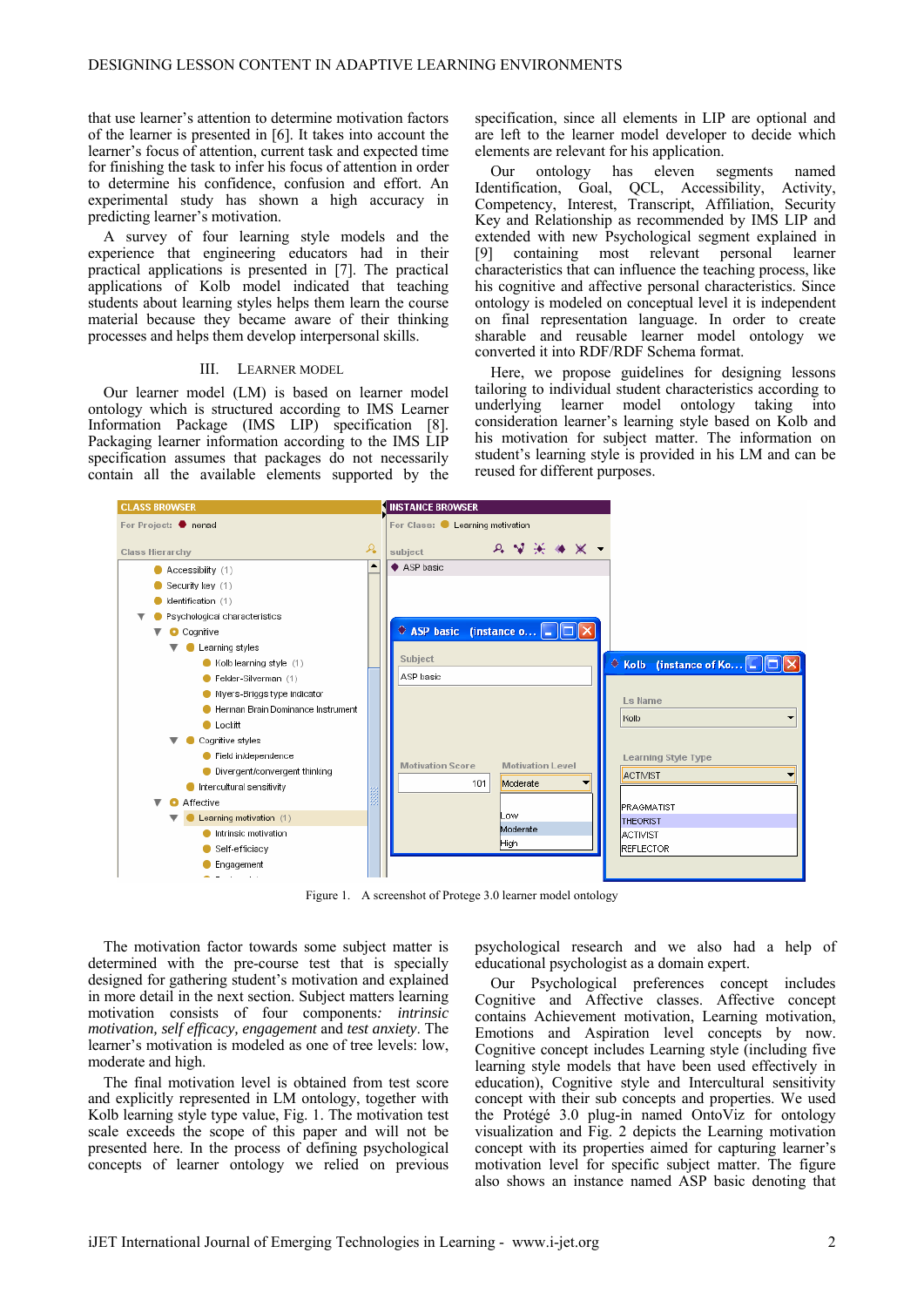student has moderate motivation for ASP subject according to the pre-course test result.

For the purpose of building suitable learner model with all relevant learner information we created the Learner Profile Editor (LPE), as an integral part of an ontologybased learner modeling system named LeMONT. The Learner Profile Editor is ontology-based editor for acquiring explicit learner data according to the proposed ontology. LPE has a role of instantiating learner ontology. It enables learners or teachers to edit, browse, update and visualize the specific learner profile.



Figure 2. *Learning motivation* concept with instances by OntoViz

Existing users enter the system through a login process and new users can be registered by providing username, password and learner id property that will be associated with the profile. When logged in, the learner can view or edit its own profile or if the user is a teacher, he can list existing profiles or create a new one through the LPE interface.

Fig. 3 shows the learner's *Psychological preferences* property including his/her affective and cognitive characteristics and its sub properties and their values. Values assigned to form fields are retrieved from existing learner profile stored in learner model database. If a property has multiple maximal cardinality defined in the ontology model, LPE allows the user to add more than one value/instances to the property. When the user updates learner model, the model is saved in database and also in learner model RDF file. The RDF file containing models of all learners is saved after each learner model update.

# IV. MOTIVATION AND SELF-REGULATED LEARNING

Self-regulation of cognition and behavior are important aspects of student academic performance. Also, students' effectiveness in traditional or e-learning environment is a multifactor phenomena. As pointed out in [10] the three major components of self-regulated learning are:

- Students' metacognitive strategies for planning, monitoring and modifying their cognition;
- Students' management and control of their effort on academic tasks;
- Students' actual strategies to learn, remember and understand subject matter (rehearsal, elaboration and organizational strategies).

The aims of teaching process in web-based learning environments correspond to the components of selfregulated learning, but the possibilities of applying them differ from traditional classroom teaching providing more opportunities for web-based education. Among the main aims of teaching process are: planning, monitoring, modifying, managing and controlling students' learning process.

From the other hand, self-regulated learning strategies are not enough to promote student performance in elearning. The presence of motivation factors is necessary. The students' motivation has significant impact on the teaching process and learning performance. For instance, e-learning feedback can stimulate motivation. The students, who are provided with positive performance feedback concerning their competence on a task, have higher levels of intrinsic motivation for the task, than students who don't receive performance feedback [11].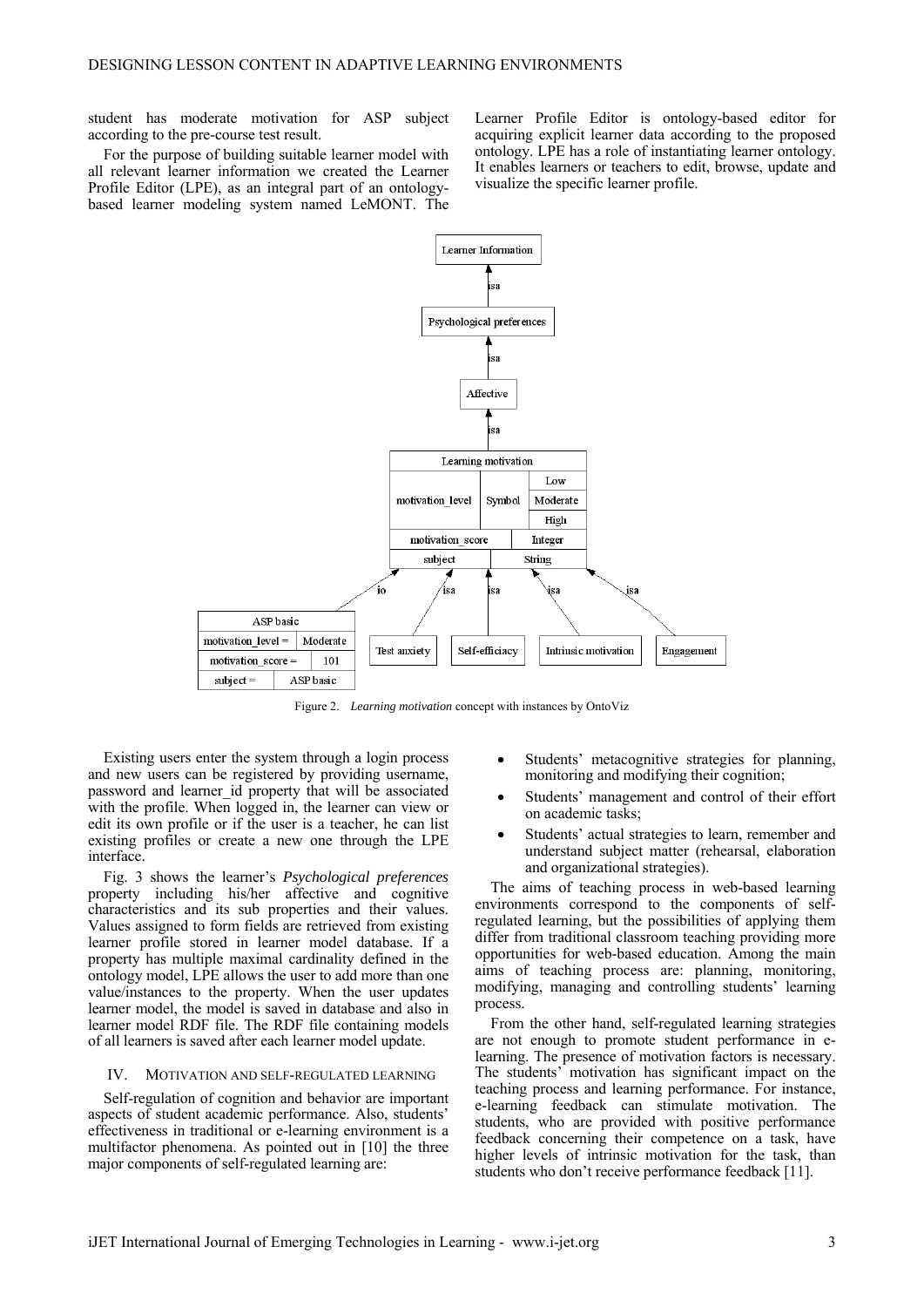Adaptive learning environments can make a faster and more sophisticated feedback than the other learning situations. This way, good organized e-learning material can have a great impact on the improvement of the students' motivation and performance.

Motivation components influence self-regulation of cognition and behavior. According to [12], components of learning motivation include:

- Self-perception of ability;
- Intrinsic motivation (intrinsic value of subject matter);
- Engagement or subject effort:
- Test anxiety as the affective motivation component.

Ability perceptions have a pivotal role in many theories of human motivation and action [11], so it is very important to moderate achievement-related behavior.

The performance feedback in web-based learning environments and its results can have positive or negative impact on the future motivation and self-regulation of learning in the following way:

- If the feedback makes the perception of incompetence, that will diminish intrinsic motivation;
- If the feedback makes the perception of competence, that will amplify intrinsic motivation.

There is a positive correlation between the feedback of the achievement (which makes ability perception) and learning engagement.



Figure 3. The LPE screen with *Psychological preferences* concept

There are many learning motivation scales and instruments for measuring motivation factors. Our model for adaptive web-based learning environments uses *Subject matter motivation scale* from Bjekic and Brkovic [12]. The Table I presents a portion of our instrument for measuring motivation factors for different motivation components. Such pre-test questionnaire provides valuable information on students' subject matter motivation, and together with his/her learning style gives us a solid base for directing teaching process in adaptive web-based systems.

| EXAMPLES OF MOTIVATION COMPONENTS ITEMS FROM SUBJECT MATTER MOTIVATION SCALE [13] |
|-----------------------------------------------------------------------------------|
|                                                                                   |

TABLE I.

| <b>Components of motivation</b>      | ltem                                                 | Response scale                     |
|--------------------------------------|------------------------------------------------------|------------------------------------|
| Intrinsic Value of Subject Matter    | I prefer subject matter that is challenging so I can | Not much at all - Very much        |
|                                      | learn new things.                                    |                                    |
| Self-perception of ability           | I'm certain I can understand the ideas taught in     | Not much at all - Very much        |
|                                      | this course.                                         |                                    |
| Subject engagement or Subject effort | How hard are you working to learn about this         | Not hard at all - As hard as I can |
|                                      | subject matter?                                      |                                    |
| Test anxiety (Test relaxation)       | worry a great deal about tests.                      | Never - Very often                 |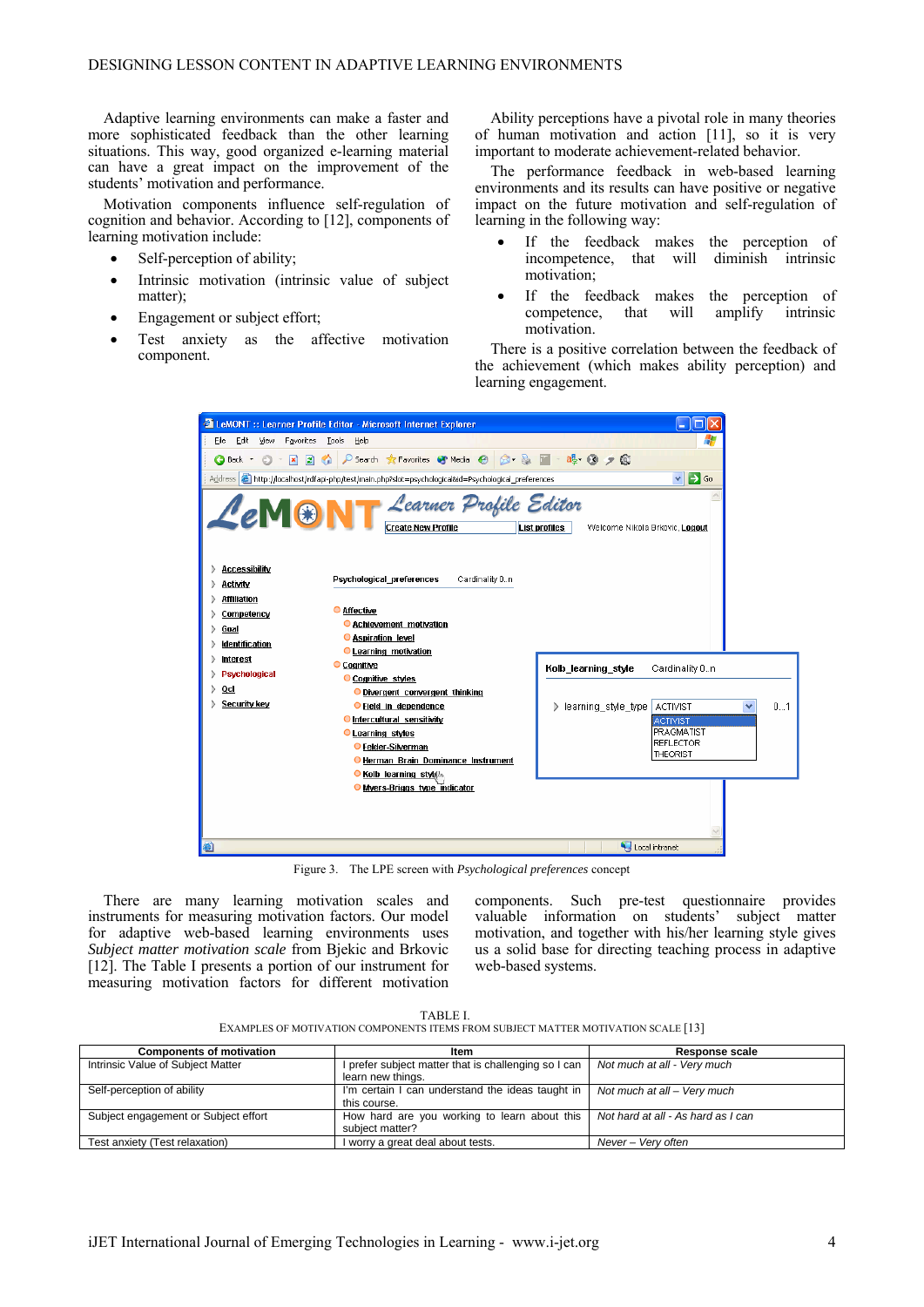# V. DESIGNING LESSONS TOWARDS LEARNING STYLE AND MOTIVATION

Having in mind that each learner is an individual with his/her own motivation for studying and learning habits, we took learning style into consideration for designing teaching materials. Individual learning style affects the way that learner accepts and assimilates information, and can be used as an indicator of how learners perceive, interact with and respond to the teaching process. The importance of tailoring teaching process towards individual learning style is pointed out many times.

The overview of learning style models that have been used effectively in engineering education and importance of understanding individual learning styles is emphasized in [7], and also practical examples of improvements are shown. Also, in [13] is pointed out that both low and average achievers earn higher scores on standardized achievement tests and aptitude tests when taught through their learning styles preferences.

Motivation is a pivotal concept in most theories of learning. It is closely related to arousal, attention, anxiety and feedback. Increasing learner's motivation during online course is one of the key factors to achieve a certain goal. Receiving a reward or feedback for an action usually increases the likelihood that the action will be repeated. In [14] is pointed out that behavioral theories tend to focus on *extrinsic motivation* (i.e., rewards) while cognitive theories deal with *intrinsic motivation* (i.e., goals). The structure of subject matter learning motivation make possible to differentiate the next directions of modeling distance learning instructional materials. Applying the subject matters learning motivation scale before starting online course can provide valuable information about student's motivation level determining the teaching process. The learning motivation scale combines information on four motivation components*: intrinsic motivation, self efficacy, engagement* and *test anxiety.*

Combining student's Kolb learning style and motivation level give us guidelines for tailoring lessons towards individual student needs. Kolb learning style model classifies students as having a preference for 1) *concrete experience* or *abstract conceptualization* (how they take information in), and 2) *active experimentation* or *reflective observation* (how they internalize information) dividing learners into four types: *pragmatist, theorist, activist* and *reflector*. Further, student's motivation level modeled as *low, moderate* and *high* determines the quantity and semantic density of learning material. For example, high motivated learners can accept larger quantity of learning materials and tend to learn faster then low motivated learners who tend to learn slowly and need permanent positive feedback and encouragement. If high motivated learners follow the design strategy for low motivators they could loose their interest in subject and could became impatient. From the other hand, providing low motivators with lessons designed to fit the high motivators would result to abound the course due to its complexity. A survey of Kolb learning style type and motivation level applied to designing learning material is given in Table II.

#### VI. IMPLEMENTATION SCENARIO

According to Table II, we created a teaching scenario for designing lesson content, based on different Kolb learning style type, Table III. Learning material should contain knowledge modules*: theory, examples, practice* and *test*, represented with appropriate learning objects. Besides, each page should provide optional links to *Index, Problem sets, Case study* and *Group discussion* ordered according to the scenario for special learning style type from Table III. As presented in table, a value (1, 2, 3) is assigned to each knowledge module stating its importance and order on the web page. Contents that have value 0 assigned to them denote that such content type should not be presented to the learner, because his learning style type doesn't prefer it or doesn't need it. For instance, *Theorist* learning style type should be presented with (1) theoretical content, followed by (2) example and then (3) test. Practicing should not be presented as obligatory knowledge module for this learning type since they don't like studying trough application of knowledge. In the optional part, links should be ordered by (+1 - *Problem sets*, +2 - *Case study*, +3 - *Index*) without *Group discussion* link, since he doesn't like team work. For each lesson module, a desirable learning resource type is shown. Specific learning resource type should be selected according to educational metadata *resource type* attached to each learning object, see [15].

The level of motivation takes part in the teaching process primarily in the quantity of information presented to the student. For example, high motivated students tend to learn faster and to accept learning material in bigger quantities, while low motivators must be presented with smaller knowledge chunks with appropriate feedback, trying to increase their motivation. Approaching the teaching process from the aspect of student's learning style type and his motivation level means presenting student with learning material according to Table II, and providing him with set of learning objects (LO) that are appropriate to his motivation level.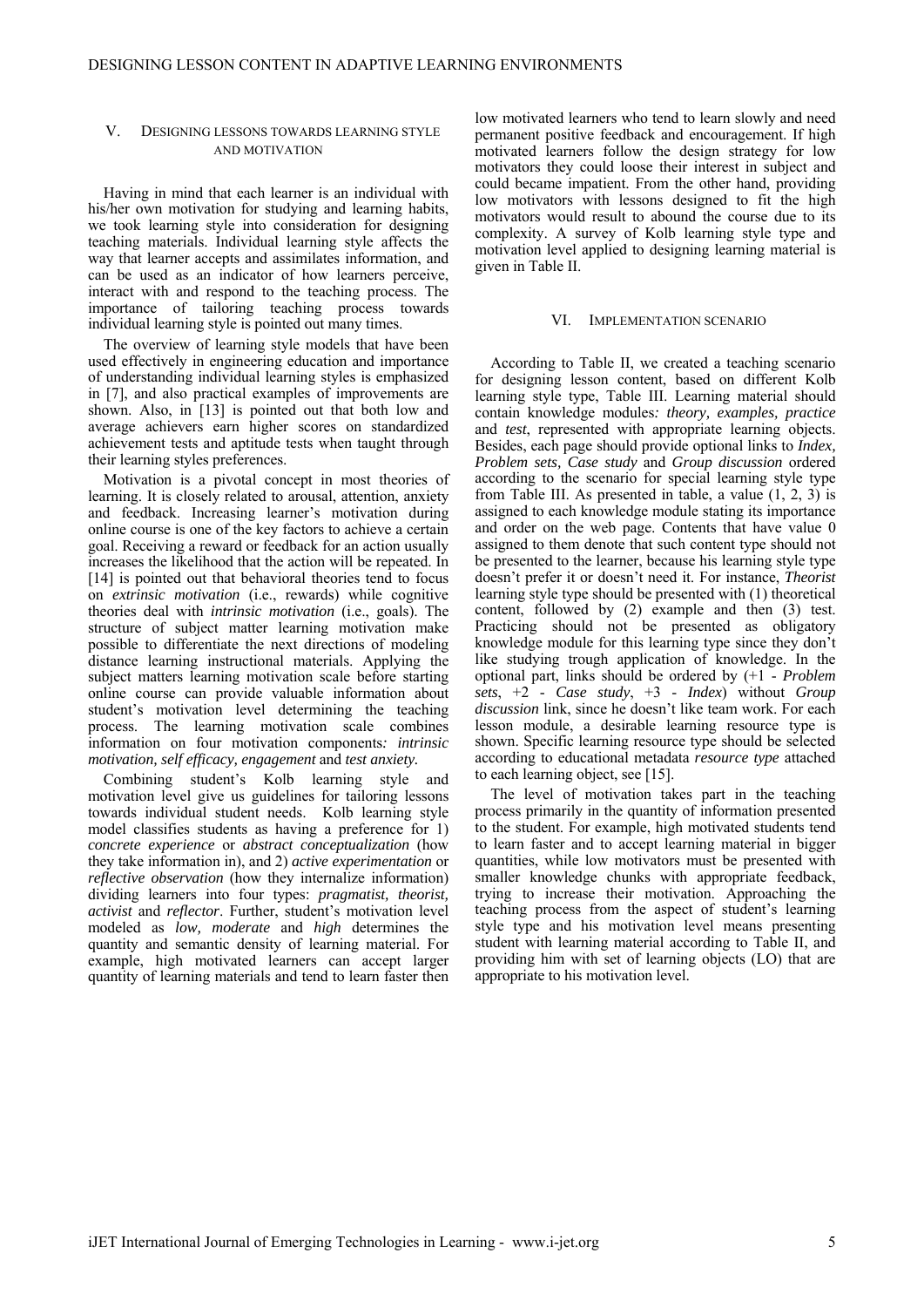|                |                             | Why?<br>Basic question and<br>learning motivator | Types of learning                            | Induction<br>Types of thinking | Brainstorming<br>Useful activities to<br>students                              | Tasks, questing and<br>testing                                   | Computer simulations<br><b>Instructor role</b><br><b>E-support</b>                                     | tasks<br>$\circ$<br>o<br>$\circ$<br>o<br>$\circ$<br>о<br>ö<br>$\circ$<br>$\circ$<br>o<br>o<br>урвареет<br>suoitsebbns leed 'suoitsebbns<br>Learning directed by<br>v After error, make simple<br>feedback<br>stied<br>encourage improvement<br>Yd betoenib gninnsel ><br>Testing after complex<br>haq inetaianoo labigol<br>дөдийн өмнөр<br>reĝistr the auccess aug<br>v Testing after integrated and √ Feedback after each steps,<br>of noifbanib exisM<br>Testing after each steps<br>moderately complex part<br>cowbjex sela<br>aqəta tıorla bir əlqmia ərlt no<br>əyi uo pəsodwobəp<br>content on the medium<br>/ Decompose learning material<br>) Decomposel learning<br>v Learning content                                                                                                                                                                                                                                                                                                                                                                                                                                                                              |
|----------------|-----------------------------|--------------------------------------------------|----------------------------------------------|--------------------------------|--------------------------------------------------------------------------------|------------------------------------------------------------------|--------------------------------------------------------------------------------------------------------|-------------------------------------------------------------------------------------------------------------------------------------------------------------------------------------------------------------------------------------------------------------------------------------------------------------------------------------------------------------------------------------------------------------------------------------------------------------------------------------------------------------------------------------------------------------------------------------------------------------------------------------------------------------------------------------------------------------------------------------------------------------------------------------------------------------------------------------------------------------------------------------------------------------------------------------------------------------------------------------------------------------------------------------------------------------------------------------------------------------------------------------------------------------------------------|
|                | <b>DIVERGER / REFLECTOR</b> |                                                  | Discovery learning, conclusion generating    |                                | Lessons with plenty of thinking time                                           | es.<br>Tasks of causal relation, generating new ide              | Motivator, answering, suggesting<br>Peers suggestions base                                             | ized<br>student sample and their frequently answer<br>two steps of the student's answering: make<br>involve the interactive simulation and make<br>ğ<br>forming suggestions base: investigate the<br>혼<br>$\qquad \qquad \varpi$<br>receptive learning is necessary at some<br>parts, receptive learning of the complex<br>steps consist of the basic generalization<br>imagination of the phenomena, choosin;<br>the answer, solving moderate complex<br>after error, reformulated the task, make<br>after error, repeat the generalizations ai<br>basic information, premises operationa<br>based on the separate information and<br>and gradually make more complicated<br>brainstorming, 2. choosing the answer<br>suggestions, parallel way of resolving,<br>return to back<br>repeat the question, explanations or<br>premises of learning step by step are<br>after error, first give the suggestions<br>redirection to the simple information<br>two steps of the student answering:<br>knowledge and generalizations<br>generalizations and regularity<br>tasks, than give another help<br>simplified generalizations<br>between given answers<br>conclusion on that |
|                | <b>CONVERGER/PRAGMATIST</b> | How?                                             | Practical learning                           | Analogies                      | Skills practicing activities, implementation of<br>ideas, peers feedback       | Practice examples, implementation, analyses<br>of implementation | Applets, computer animation and simulation,<br>Coach, Practice, give the feedback<br>virtualexperiment | testing by the recognition tasks, recognition<br>after error, there are suggestions to repeat<br>student discovers examples based on the<br>after error, show the analogues examples<br>testing achievement and learning level by<br>of the practical implementation and peers<br>after the error, there is discussion by the<br>implementation example of the separate<br>practical receptive learning and practical<br>discovery learning<br>practical situations and problems, video<br>of the correct activity plan based on the<br>experiment and conclusion procedures<br>experience, computer animation of the<br>tasks: autonomous investigation of the<br>finding application examples of the<br>suggestive questions and practical<br>student selects from given theory<br>demonstration of implementation,<br>examples familiar to the concrete<br>generalizations and autonomous<br>practical discovery learning<br>implementation examples<br>theoretical concepts<br>discovering<br>examples<br>comment<br>lessons<br>concept                                                                                                                                   |
| Learning style | ASSIMILATOR/THEORIST        | What?                                            | Verbal reasoning receptive learning, reading | Deduction                      | parallel analog source of information<br>explanations, experts interpretations | Interpretation of theories and generalization                    | e-text, data and theories, explanations and<br>case studies<br>Expert                                  | after error, take the simply suggestions and<br>student select from several verbal answers<br>the steps: moderate complex theory's part<br>investigate reason of error and make self-<br>and moderately complex generalizations<br>error is a possibility for learning; error<br>analysis using comparison of theoretical<br>after error, the student are orientated to<br>repetition of the theoretical information<br>offer parallel resources with simplified<br>awareness of the thinking procedures<br>steps are complex and representative<br>theoretical parts and generalizations<br>testing the understanding of the final<br>simple questions between the steps,<br>theoretical concepts and information<br>show the model of concrete lessons<br>step examples are derived from the<br>testing understanding of the logical<br>testing of the verbal statements<br>information and given answers<br>understanding<br>complexpart<br>information<br>information<br>learning<br>offered<br>٠<br>٠                                                                                                                                                                    |
|                | ACCOMMODATOR/ACTIVIST       | What if?                                         | Problem solving                              | Analogies and deduction        | Skills practicing, problem solving, peers<br>feedback, discussion              | New problem solving                                              | Observer, stay out of the way<br>Peers suggestions and analogies base                                  | every logical integrated step followed by the<br>logical integrated steps are followed by the<br>after error, give the peers suggestions and<br>repeat the analogues resolving problems<br>use integrated peers answer at the same<br>complex problem, return to the problem<br>unsolved<br>decompose problem and investigate the<br>testing by solving new problem, student<br>problem example at the every learning<br>suggest correct answer by using the<br>after error, student solve analog not<br>after error, student autonomously<br>operationalized problems display<br>active learning and step by step<br>complexes problem examples<br>integrated peers suggestions<br>complex problem examples<br>use the virtual experiment<br>makes the new problem<br>use virtual experiment<br>analogous problem<br>analogous problem<br>interactive learning<br>problems<br>steps                                                                                                                                                                                                                                                                                          |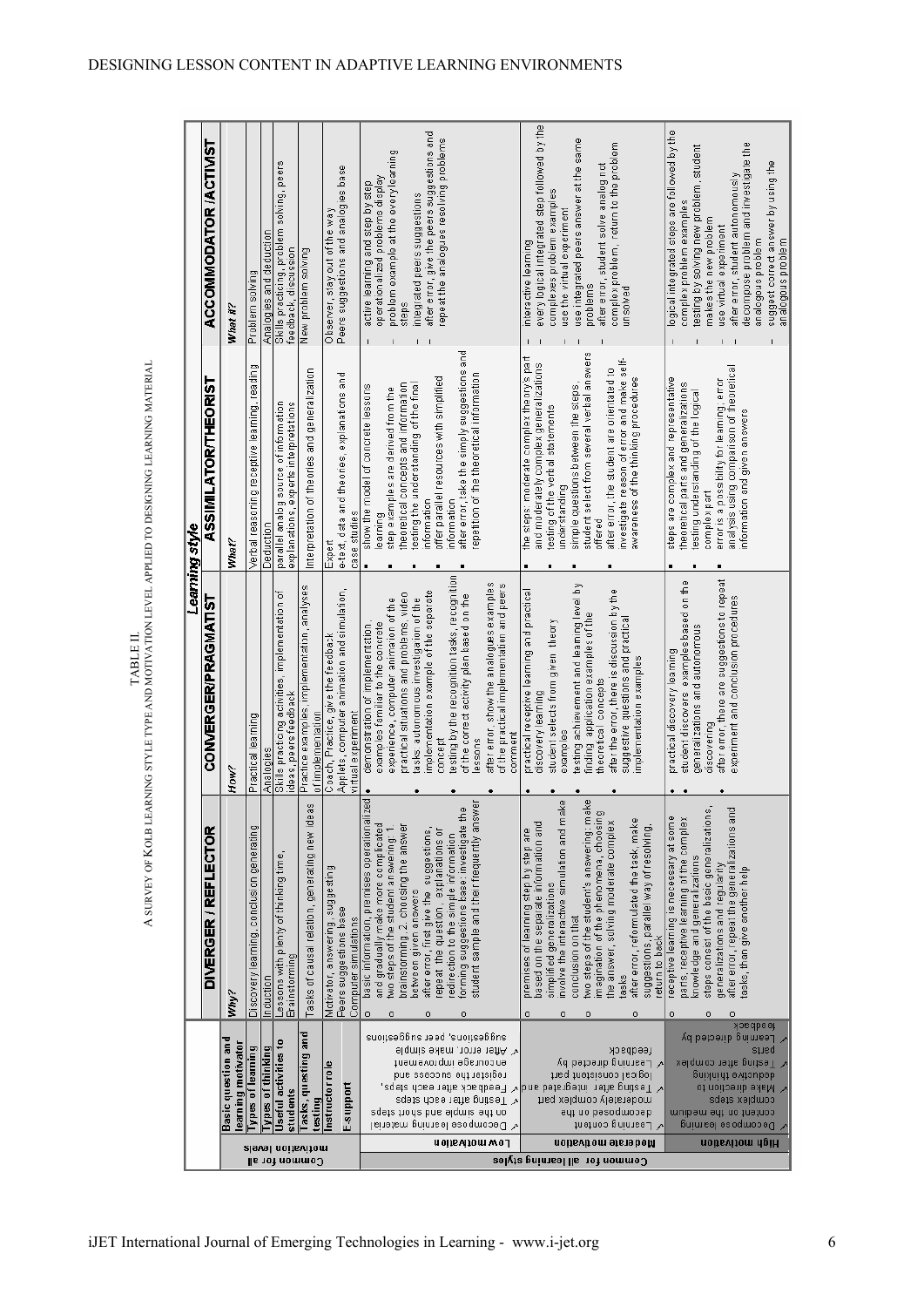#### DESIGNING LESSON CONTENT IN ADAPTIVE LEARNING ENVIRONMENTS

|                               | <b>THEORIST AC/RO</b><br>(Assimilator) |                                     |                    | <b>PRAGMATIST AC/AE (Converger)</b> |                                                             |    | <b>ACTIVIST CE/AE</b><br>(Accommodator)                | <b>REFLECTOR</b><br>Diverger CE/RO |                                                                           |
|-------------------------------|----------------------------------------|-------------------------------------|--------------------|-------------------------------------|-------------------------------------------------------------|----|--------------------------------------------------------|------------------------------------|---------------------------------------------------------------------------|
| <b>Teaching</b><br>activities |                                        |                                     |                    |                                     |                                                             |    |                                                        |                                    |                                                                           |
| <b>Theory</b>                 |                                        | lecture                             |                    | $\Omega$                            |                                                             |    |                                                        |                                    | llecture                                                                  |
| Examples                      | 2                                      | slides,<br>examples                 | theoretical        |                                     | virtual<br>experiment,<br>applets,<br>animation, simulation |    | simulation,<br>virtual $\sqrt{2}$<br>experiment        |                                    | simulation,<br>demonstration(A/V)                                         |
| Practicing                    | 0                                      |                                     |                    | 2                                   | self-assessment, exercise                                   |    | solving new problems                                   | $\Omega$                           |                                                                           |
| <b>Tests</b>                  | 3                                      | line<br>lon<br>concepts<br>theories | tests<br>on<br>and | 3                                   | practical tasks, workbook                                   |    | skills<br>$\frac{1}{3}$ problem<br>sets.<br>practicing |                                    | tasks of causal relations<br>(why, if then), multiply<br>choice questions |
|                               |                                        |                                     |                    |                                     |                                                             |    |                                                        |                                    |                                                                           |
| <b>Optional links</b>         |                                        |                                     |                    |                                     |                                                             |    |                                                        |                                    |                                                                           |
| Index                         | $+3$                                   |                                     |                    | $+3$                                |                                                             | +3 |                                                        |                                    |                                                                           |
| <b>Problem sets</b>           | $+^{\prime}$                           |                                     |                    | +2 practical tips from expert       |                                                             |    | $+2$                                                   | 3                                  |                                                                           |
| <b>Case study</b>             | $+2$                                   |                                     |                    | l+1                                 |                                                             |    |                                                        | c                                  |                                                                           |
| <b>Group discussion</b>       |                                        |                                     |                    | + peer feedback                     |                                                             |    | $+$ peer feedback                                      | + discusion, brainstorming         |                                                                           |

TABLE III. TEACHING SCENARIO FOR KOLB LEARNING STYLE TYPES

We choosed to incorporate learning object educational metadata named *Semantic density* (SD) denoting the complexity and semantic quantity of learning object [15]. Stating that each LO can have semantic density between 1 and 5 means providing low motivators with LO that have *semantic density* value <= 2, moderate motivated students with  $SD \leq 4$  in total and high motivators with learning objects with semantic density value 5. For example, high motivated student will be presented with tree learning objects with total  $SD=SD_1+SD_2+SD_3=1+2+2=5$ , followed with test. On the contrary, low motivators will be presented step by step with three LO and each time followed with test and appropriate feedback. A possible scenario for reflector learning style is presented on Fig. 4.



Figure 4. Adaptation scenario for Reflector learning style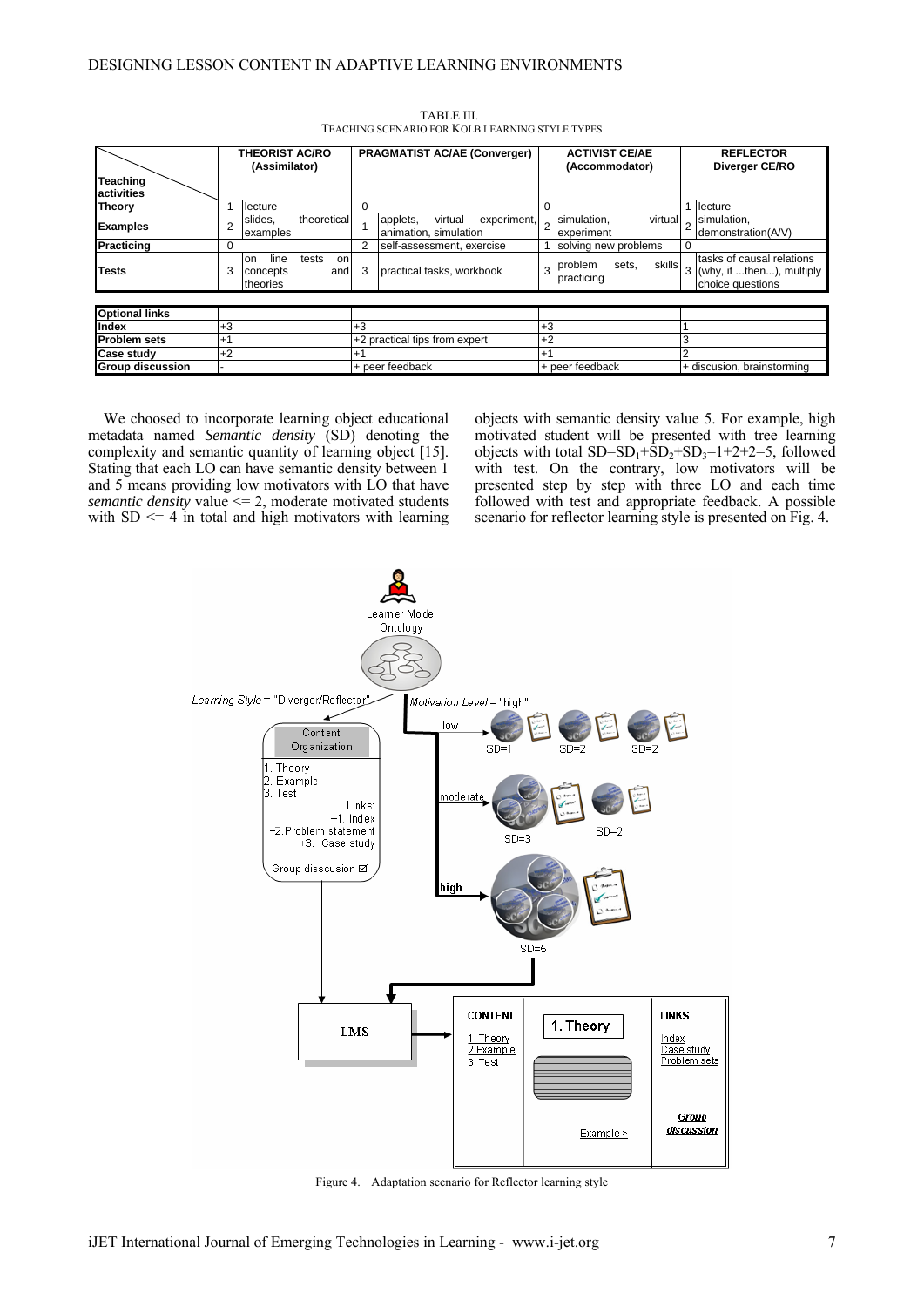# *A. Practical example*

The following example demonstrates presented scenario of adapting learning content tailored to individual student. Learning content is a course in ASP programming and each lesson should contain knowledge modules: *theory, examples, practice, test, index, problem set, case study* and *group discussion* represented with several appropriate learning objects. Learning object educational metadata *Semantic density* is assigned to each LO.

Fig. 5 shows learning content deployed in an adaptive learning environment where logged learner has reflector learning style value, stored in his learner model and low motivation level. The lesson presented is ASP Site Definition, first module - *Theory* according to learner learning style preferences. The left navigational area and optional links area on the left side are ordered as explained in Table III. The middle area – content area contains one learning object - About sites. That LO has semantic density SD=1 and it is all the content learner gets in the first step because his level of motivation is low. Thus, this learner will be presented step by step with several LO and the next link takes the learner to the next learning step.



Figure 5. Learning content presented to reflector learning style with low motivation SD=1

The following Fig. 6 shows the same learning content for the same learning style in the case of high motivation. In this case, the middle content area is a composition of several learning objects with SD>4 because it is the amount of learning content that a learner with high motivation will get.

| Content Package - ASP 2004 - Mozilla Firefox                             |                                                                                                                                                                                                                                                                                                                       |                                                  |  |  |  |  |  |
|--------------------------------------------------------------------------|-----------------------------------------------------------------------------------------------------------------------------------------------------------------------------------------------------------------------------------------------------------------------------------------------------------------------|--------------------------------------------------|--|--|--|--|--|
| File Edit View<br>Go Bookmarks Tools Help                                |                                                                                                                                                                                                                                                                                                                       |                                                  |  |  |  |  |  |
| <b>ASP2004</b>                                                           | About sites                                                                                                                                                                                                                                                                                                           | <b>LINKS</b>                                     |  |  |  |  |  |
| <b>ASP Programming Course</b><br><b>ASP Basics</b><br><b>ASP Defined</b> | A SITE provides a way to organize all of the documents associated with a website.<br>Organizing your files in a site enables you to upload your site to the web server.<br>automatically track and maintain your links, manage files, and share files.                                                                | Index<br><b>Case study</b><br><b>Problem set</b> |  |  |  |  |  |
| <b>ASP Site Definition</b><br><b>Theory</b><br><b>Example</b>            | Site consists of as many as three parts, or folders, depending on your development<br>environment and the type of website you are developing                                                                                                                                                                          |                                                  |  |  |  |  |  |
| <b>Test</b>                                                              | 1. The local folder<br>2. The remote folder<br>3. The testing server folder                                                                                                                                                                                                                                           | <b>Group discussion</b>                          |  |  |  |  |  |
|                                                                          | Site folders                                                                                                                                                                                                                                                                                                          |                                                  |  |  |  |  |  |
|                                                                          | The local folder is your working directory. Dreamweaver refers to this folder as your "local<br>site." This folder can be on your local machine or it can be on a network server. It is where<br>you store the files you are working on for a Dreamweaver site.                                                       |                                                  |  |  |  |  |  |
|                                                                          | All vou need to do to define a Dreamweaver site is set up a local folder. To transfer files to a<br>web server or to develop web applications, you need to also add information for a remote<br>site and testing server.                                                                                              |                                                  |  |  |  |  |  |
|                                                                          | The remote folder is where you store your files, depending on your development<br>environment, for testing, production, collaboration, and so on. Dreamweaver refers to this<br>folder as your "remote site" in the Files panel. Typically, your remote folder is on the<br>machine where your web server is running. |                                                  |  |  |  |  |  |
|                                                                          | Together, the local and remote folders enable you to transfer files between your local disk<br>and web server: this makes it easy for you to manage files in your Dreamweaver sites.                                                                                                                                  |                                                  |  |  |  |  |  |
|                                                                          | The testing server folder is the folder where Dreamweaver processes dynamic pages.                                                                                                                                                                                                                                    |                                                  |  |  |  |  |  |
|                                                                          | <b>Next</b>                                                                                                                                                                                                                                                                                                           |                                                  |  |  |  |  |  |
| Done                                                                     |                                                                                                                                                                                                                                                                                                                       |                                                  |  |  |  |  |  |

Figure 6. Learning content presented to reflector learning style with high motivation SD=5

Next, we will present the same lesson that is displayed to learner of different learning style, for example to a converger, with high motivation level. Converger likes examples and skills practicing activities and his main navigation area is ordered as shown in Fig. 7: starting with example in the form of some animation or simulation, followed by practicing activities and final the test. The optional links area, ordered like case study, problem set, index and group discussion link is visible. Additional theory link is available in the case of learner's need to go through theoretical background even if it is not preferred by his learning style. The main content area contains a flash animation that demonstrates what an ASP site is and how ASP site folders can be created. This animation has identical semantic density as the text presented in Fig. 6.